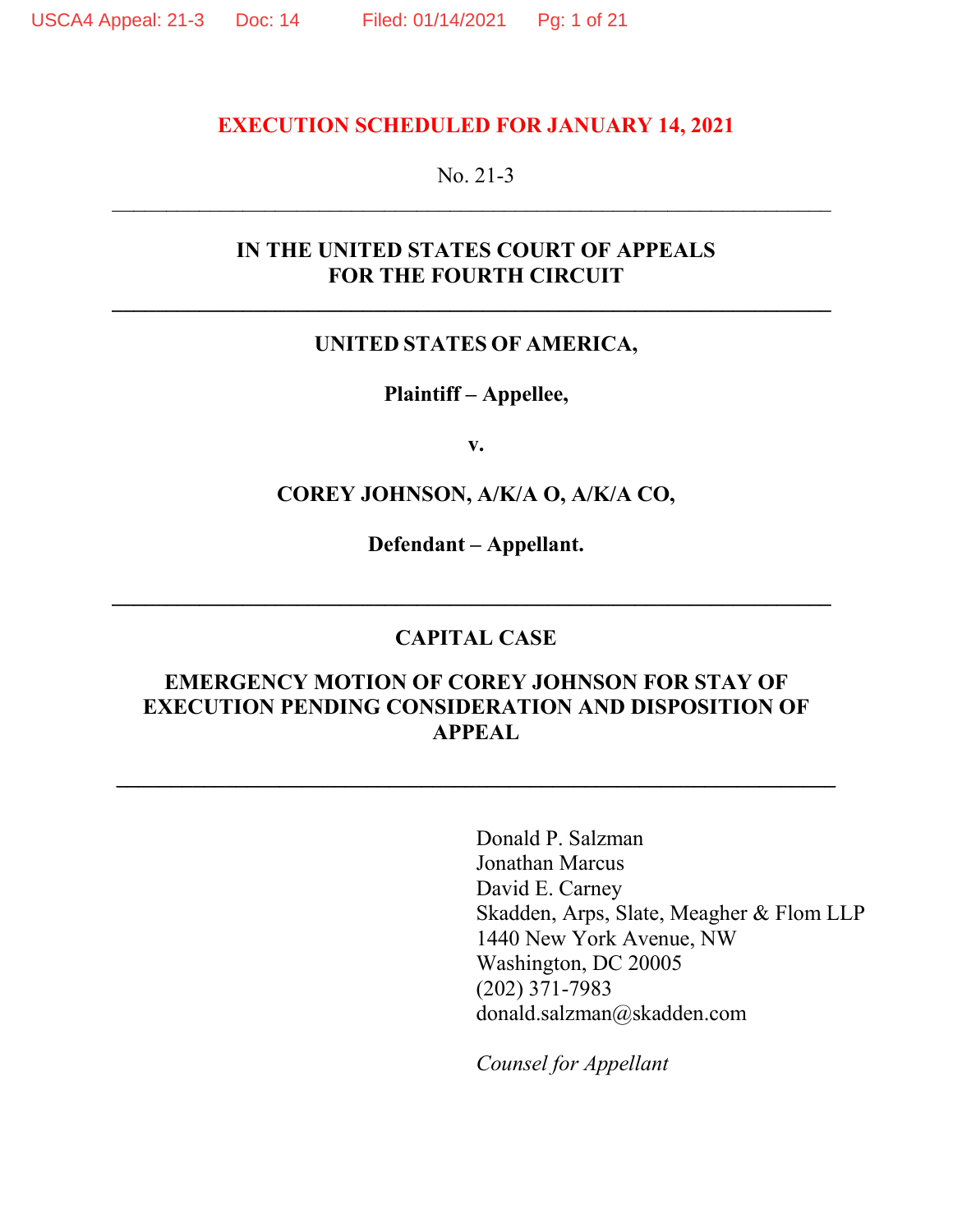# **TABLE OF CONTENTS**

|                |                                                                                                   | Page |
|----------------|---------------------------------------------------------------------------------------------------|------|
| $\mathcal{D}$  |                                                                                                   |      |
| $\mathbf{I}$ . | MR. JOHNSON HAS A STRONG LIKELIHOOD OF SHOWING<br>THAT THE DISTRICT COURT LACKED JURISDICTION TO  |      |
| II.            | MR. JOHNSON'S IMMINENT EXECUTION RISKS MANIFEST                                                   |      |
| III.           | THE GOVERNMENT WILL NOT SUFFER ANY UNFAIR                                                         |      |
|                |                                                                                                   |      |
| $V_{\cdot}$    | ANY DELAY IN BRINGING THIS MOTION WAS NEITHER<br>UNDUE NOR RELEVANT TO THE COURT'S DISPOSITION OF |      |
| 16             |                                                                                                   |      |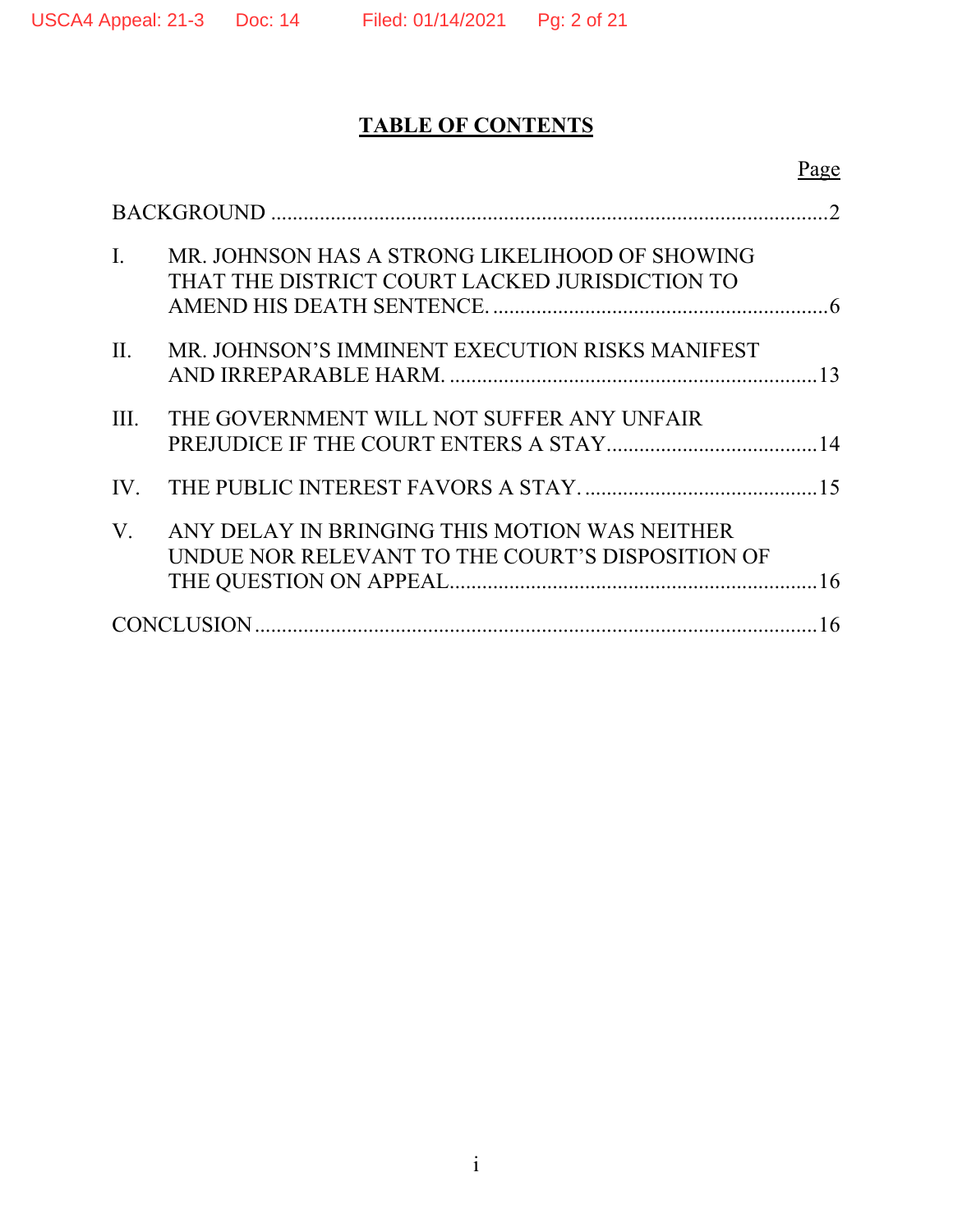Appellant Corey Johnson respectfully requests a stay of his execution, set for 6:00 p.m. today, pending this Court's consideration of his appeal of the denial of his motion to vacate the November 2005 amended sentencing order. Given the nature of the issue before the Court, a merits decision will not vacate Mr. Johnson's death sentence, but it will determine the significant issue of the manner in which the execution is carried out.<sup>1</sup>

The Bureau of Prisons intends to execute Mr. Johnson this evening pursuant to a 2005 sentencing order that purported to modify the original order implementing his death sentence. That 2005 order was entered by a court without subject-matter jurisdiction, and was therefore void *ab initio* and unenforceable.

The law governing this issue is not novel. This Court has long recognized a prohibition on the amendment of criminal sentences absent the existence of limited exceptions, which are not present here. Briefing is complete and oral argument has been waived pursuant to the parties' agreement to an expedited schedule. All that remains is for this Court to issue its decision on the merits. Mr. Johnson respectfully requests a brief stay of his execution until the Court issues that

<sup>1</sup> Counsel advised the government of its intent to file this Motion, and the government expressed its intention to oppose the Motion. Mr. Johnson did not file for a stay in the district court because Rule 8 of the Federal Rules of Appellate Procedure is inapplicable here and, even if applicable, in addition to the exigencies, seeking a stay in the district court would be futile, excusing any obligation.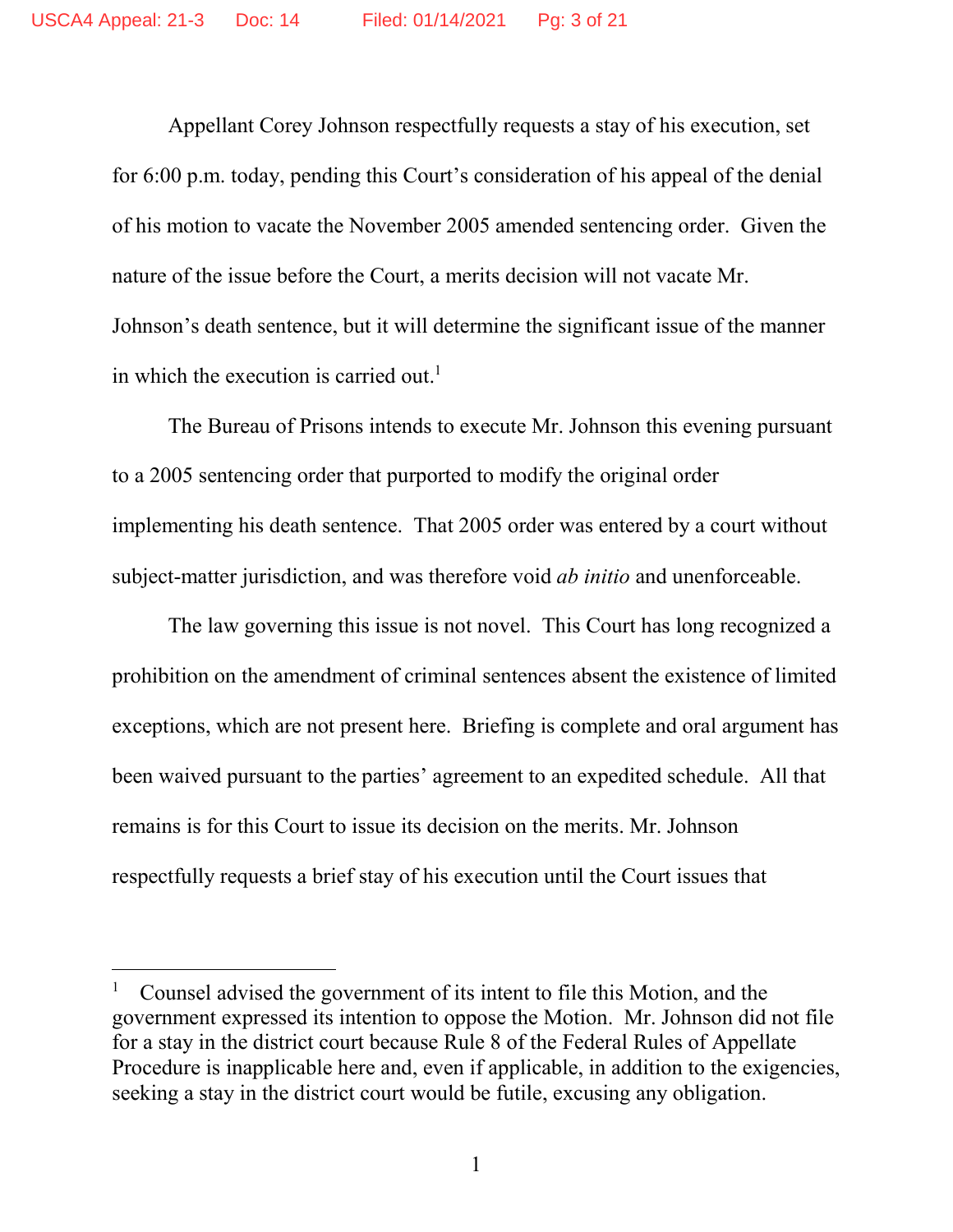decision. The Court yesterday granted a stay of execution on a closely similar issue in *United States v. Higgs*, No. 20-18 (Jan. 13, 2021), ECF No. 38.

# **BACKGROUND**

The district court formally sentenced Mr. Johnson to death on June 1, 1993. At the sentencing hearing, however, the court held that it denied a pending defense motion to bar Mr. Johnson's execution due to the absence of a congressionally authorized execution method, and did, in fact, impose a death sentence. However, the court refrained from entering the requisite order authorizing the government to implement the sentence because it ruled that the Attorney General's regulations governing executions were *ultra vires*, and therefore the court lacked authority to do so:

I will not exclude death as a punishment in fashioning the sentences that I will impose this morning. I will impose a death penalty as part of any sentence I announce this morning. At the same time, I specifically find that the Attorney General's regulation establishing the procedures for executing federal death sentences is ultra vires and with no legal force or effect.... [T]he sentences of death that I impose cannot be implemented unless and until Congress provides a method for implementation of the death sentence. Of course, if a higher court were to consider the matter and determine that I am in error about this, I would follow their direction and outline a method of execution.

J.A.90-91.

Upon the parties' cross-appeals of Mr. Johnson's convictions and sentence,

this Court reversed the district court's ruling that the execution regulations were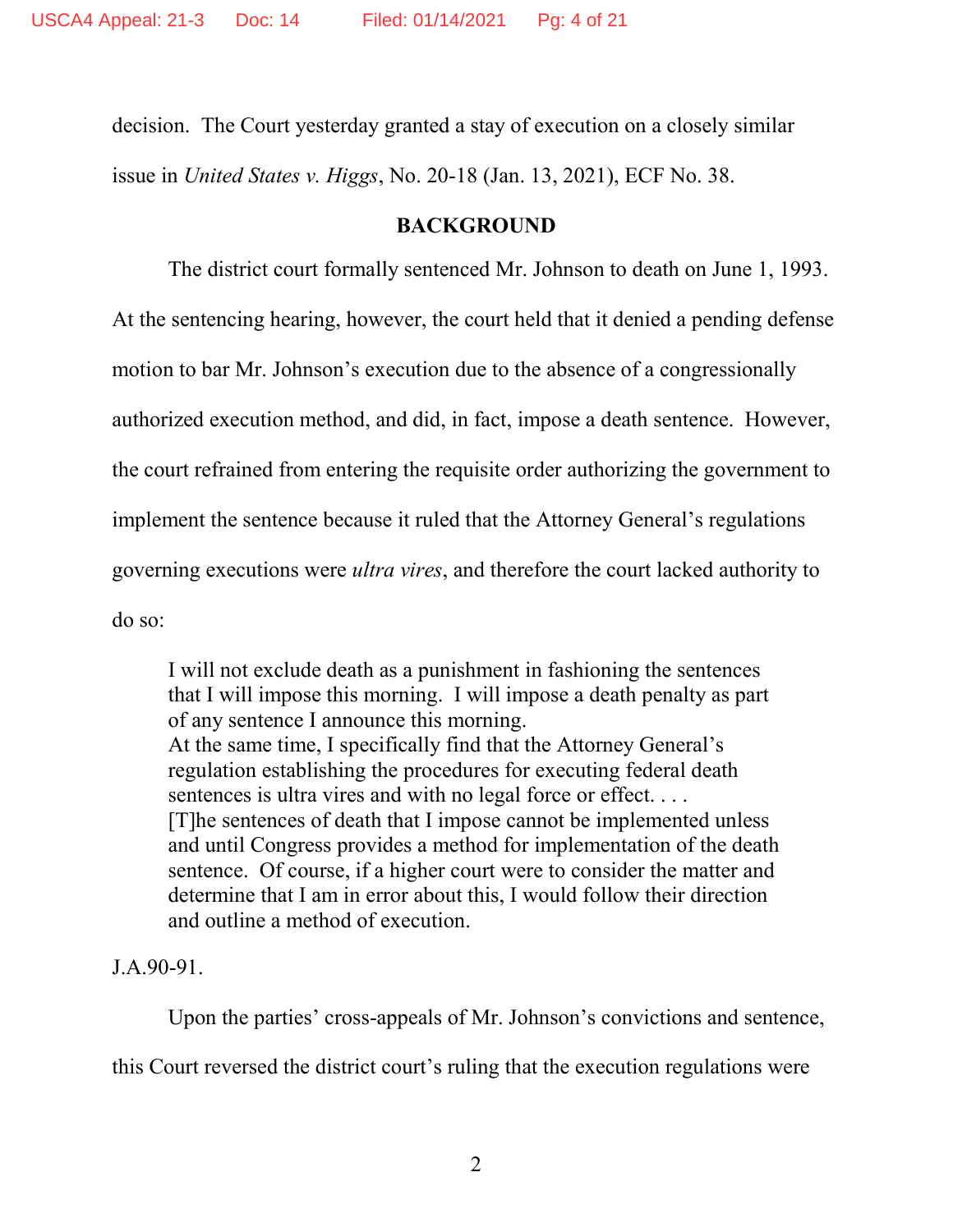*ultra vires* and remanded the case "with instructions to enter appropriate orders for

the executions in accordance with regulation promulgated by the Attorney

General." *United States v. Tipton*, 90 F.3d 861, 903 (4th Cir. 1996).

On November 22, 1996, the district court entered the requisite order. J.A.

109. It stated, in pertinent part:

Pursuant to instructions from the United States Court of Appeals for the Fourth Circuit to enter an order of execution in accordance with regulations promulgated by the Attorney General, it is hereby ORDERED that:

1. The Attorney General shall release Cory Johnson . . . to the custody of a United States Marshal who shall supervise implementation of the sentence of death in the manner prescribed by the law of the Commonwealth of Virginia, Va. Code Ann. §§ 53.1- 232–236 (Michie 1994 & Supp. 1996);

2. The United States Marshal charged with supervising the implementation of the sentence of death, may use appropriate State or local facilities and services of an appropriate State or local official for the purpose; and shall pay the costs thereof in an amount approved by the Attorney General; [and]

. . .

6. Not less than four (4) days before the time fixed in this Order for the execution of the sentence, the United States Marshal, in conjunction with the Director of the Virginia Department of Corrections, shall cause Cory Johnson . . . to be conveyed to the State correctional facility housing the death chamber[.]

J.A.109. The final judgment and order set Mr. Johnson's execution date for March

20, 1997. *Id.*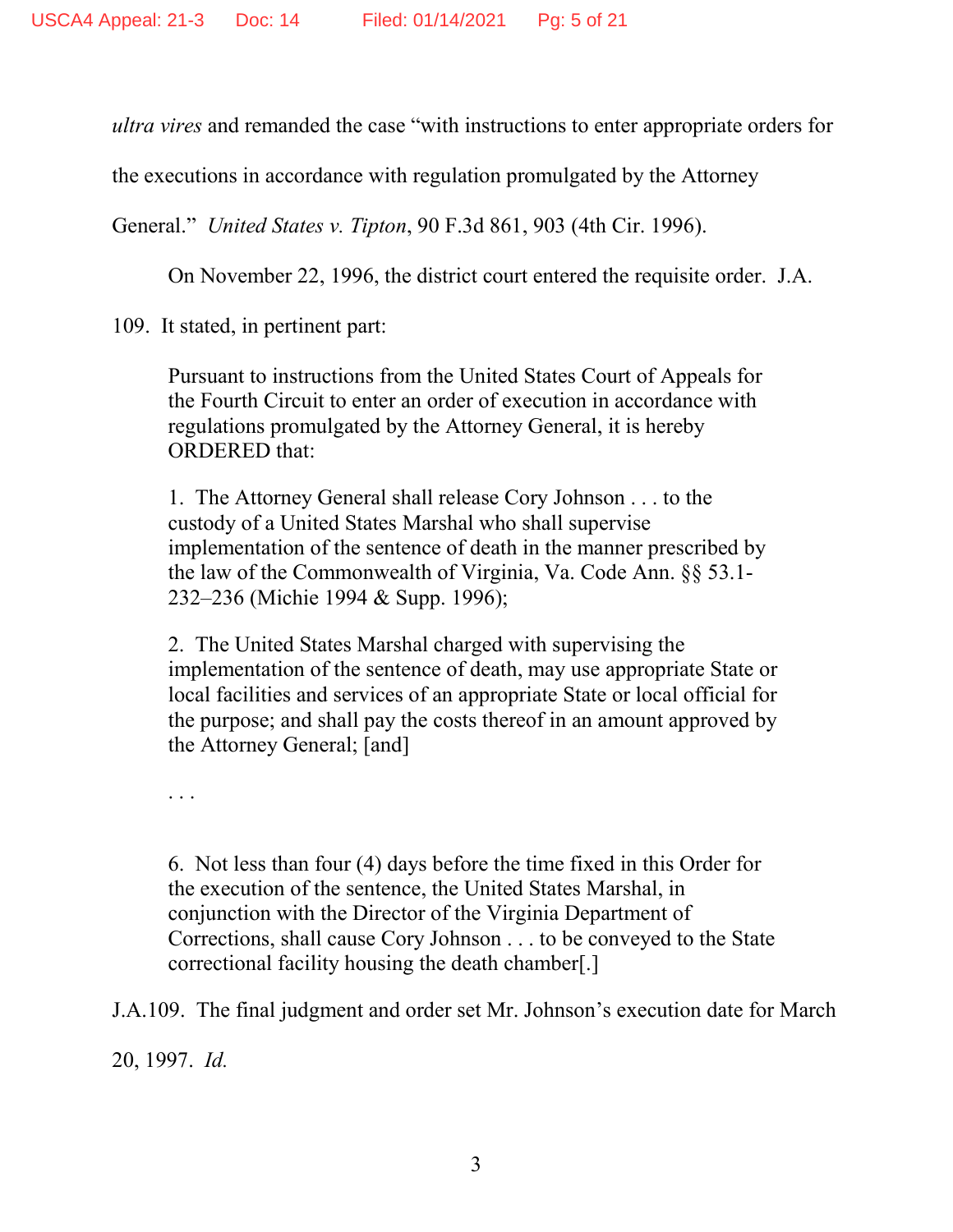Upon Mr. Johnson's motion, the district court stayed Mr. Johnson's execution while he pursued habeas relief pursuant to 28 U.S.C. § 2255. J.A.112. That relief was ultimately denied, culminating in a denial of certiorari by the Supreme Court. The government thereafter sought, in a single October 2005 filing, to lift the stay of execution and to modify the terms of the original death sentence. *See* J.A.114. Notably, the motion did not identify any authority that conferred subject-matter jurisdiction on the court to modify the death sentence. It merely argued that since the government had built its own death chamber in the intervening years at a federal prison in Terre Haute, Indiana, there was "no continuing reason for th[e District] Court to designate 'the State facility housing the death chamber' as the place where the petitioners' executions should be carried out" and "no reason" for the execution to proceed as specified by Virginia law. J.A.117-119.

The district court granted the government's motion on November 17, 2005, and issued an order modifying its original sentence as the government requested. It stated in pertinent part:

Pursuant to the imposition of the sentence of death that was handed down by the jury on February 16, 1993, [it] is hereby ORDERED that:

1. The sentence of death shall be executed by a United States Marshal designated by the United States Marshals Service;

3. The sentence shall be executed on a date and at a place designated by the Director of the Federal Bureau of Prisons; [and]

. . .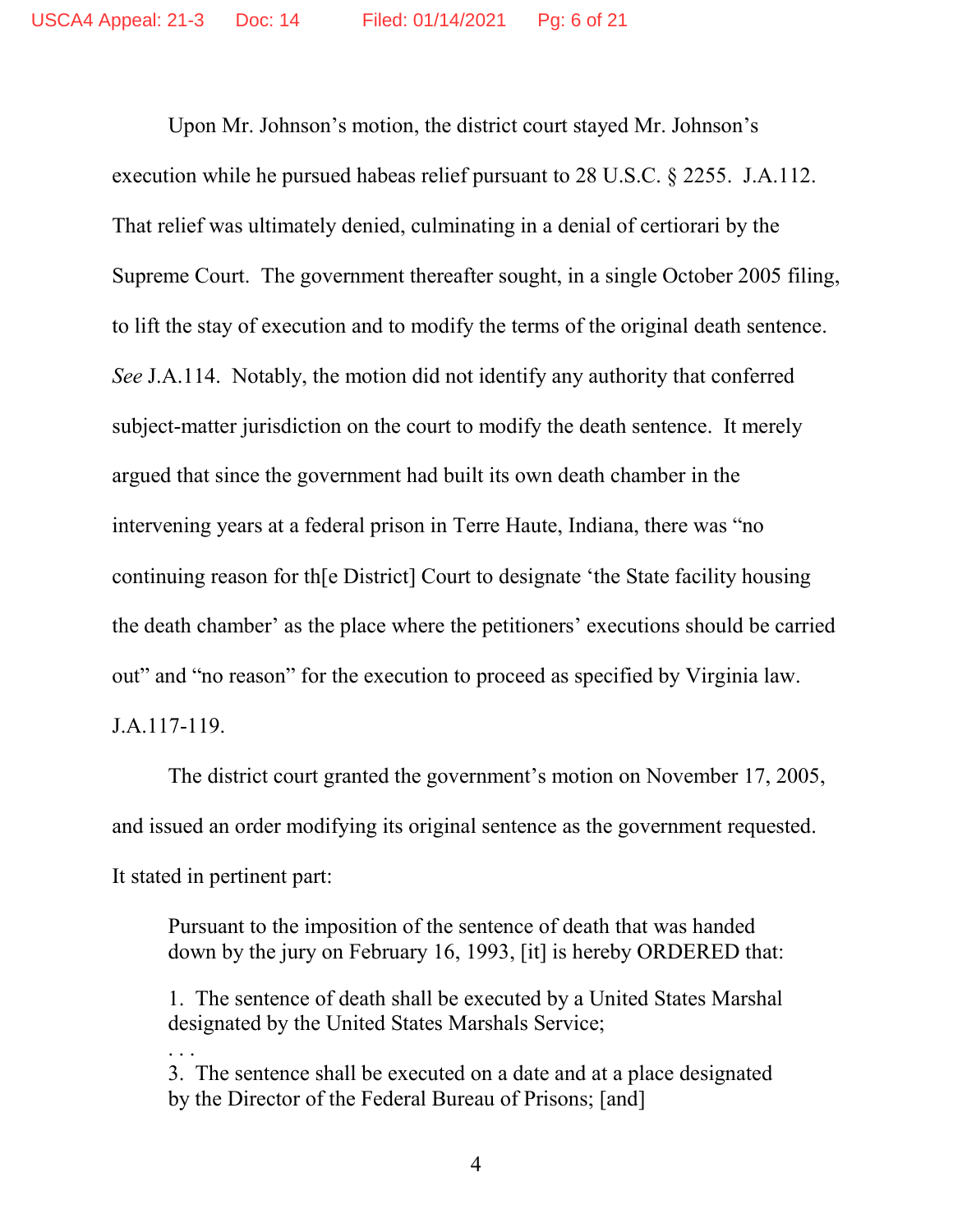4. Cory Johnson shall be committed to the custody of the Attorney General or his authorized representative for appropriate detention pending execution of the sentence . . . .

J.A.84.

Shortly thereafter, in 2006, the government was enjoined by the United States District Court for the District of Columbia from carrying out Mr. Johnson's execution pending a challenge to the government's lethal injection protocol. *See*  J.A.134 (recounting procedural history). That injunction was vacated on September 20, 2020. J.A.139.

On November 20, 2020, the Bureau of Prisons issued a notice to Mr. Johnson "that a date has been set for the implementation of your death sentence, pursuant to the Judgment and Order issued on June 1, 1993." J.A.130. The government intends to implement Mr. Johnson's death sentence at 6:00 p.m. today, according to the terms of the November 2005 order—in Indiana, without regard to Virginia law. *Id.* Mr. Johnson filed a motion in the district court on January 10, 2021, arguing that the 2005 order was void for lack of jurisdiction, and that the execution must proceed according to the original judgment and order. J.A.69. The district court denied that motion on January 12, 2021. J.A.56.

#### **STANDARD OF REVIEW**

Under the "traditional" standard for issuing a stay, the court considers four factors: "(1) whether the stay applicant has made a strong showing that he is likely

5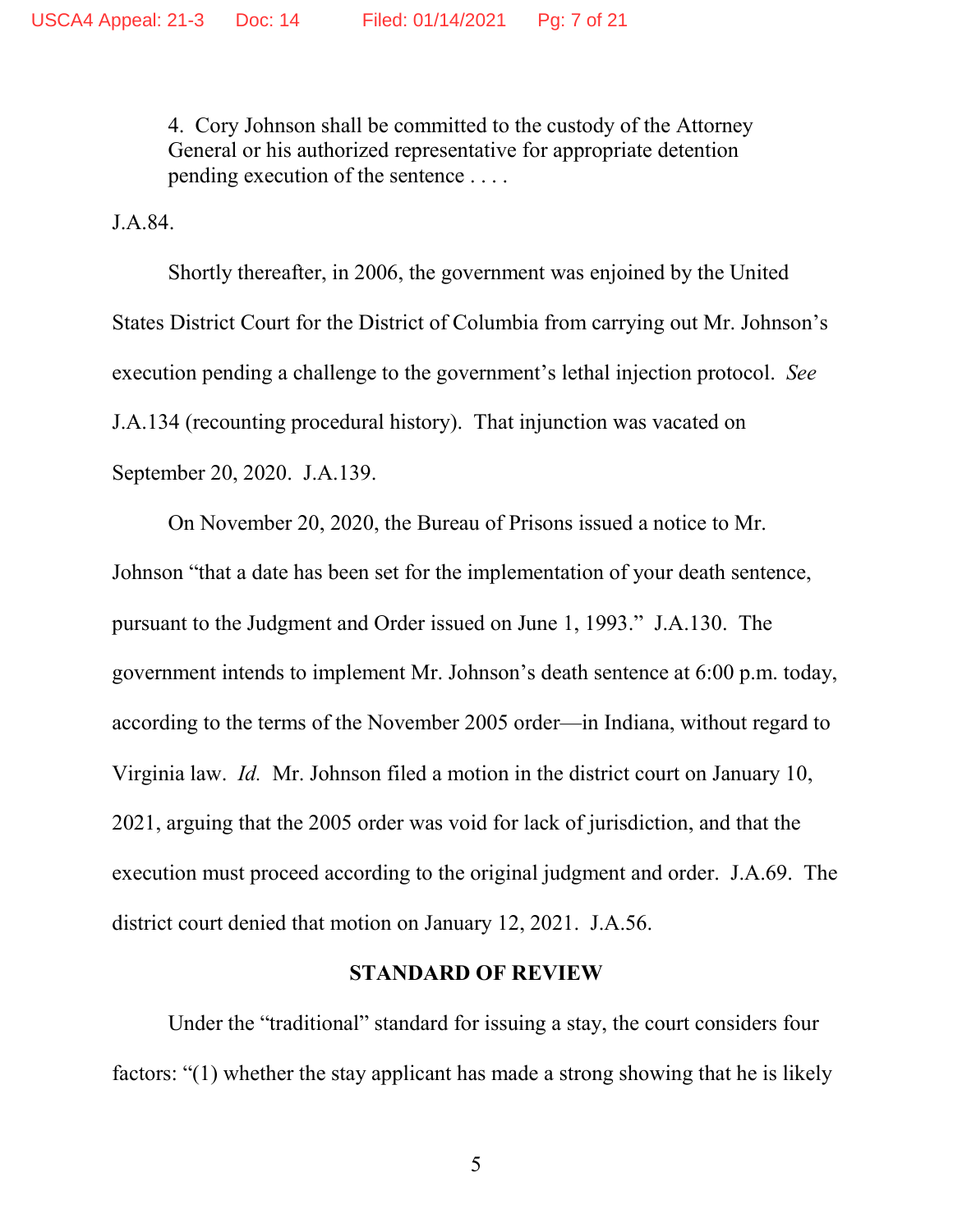to succeed on the merits; (2) whether the applicant will be irreparably injured absent a stay; (3) whether issuance of the stay will substantially injure the other parties interested in the proceeding; and (4) where the public interest lies." *Nken v. Holder*, 556 U.S. 418, 426 (2009) (citation omitted). "The first two factors . . . are the most critical"; it is necessary that the movant make "a strong showing that he is likely to succeed on the merits." *Id.* at 434 (citation omitted).

#### **ARGUMENT**

As confirmed by the District of Maryland's decision in *United States v. Higgs*, No. 98-cr-520, 2020 WL 7707165 (D. Md. Dec. 29, 2020), now pending oral argument before this Court later this month, *see* No. 20-18 (4th Cir.), Mr. Johnson has a strong likelihood of prevailing on the merits of his case, and his impending execution threatens irreparable harm without a stay. The relevant equitable considerations all urge a stay, and the Court should grant one here.

# **I. MR. JOHNSON HAS A STRONG LIKELIHOOD OF SHOWING THAT THE DISTRICT COURT LACKED JURISDICTION TO AMEND HIS DEATH SENTENCE.**

As Mr. Johnson's opening and reply briefs explain in detail, Mr. Johnson is likely to prevail on his claim that the district court lacked jurisdiction to amend Mr. Johnson's death sentence, and thus that its 2005 sentencing order was void *ab initio* and unenforceable. The law on this matter is unambiguous.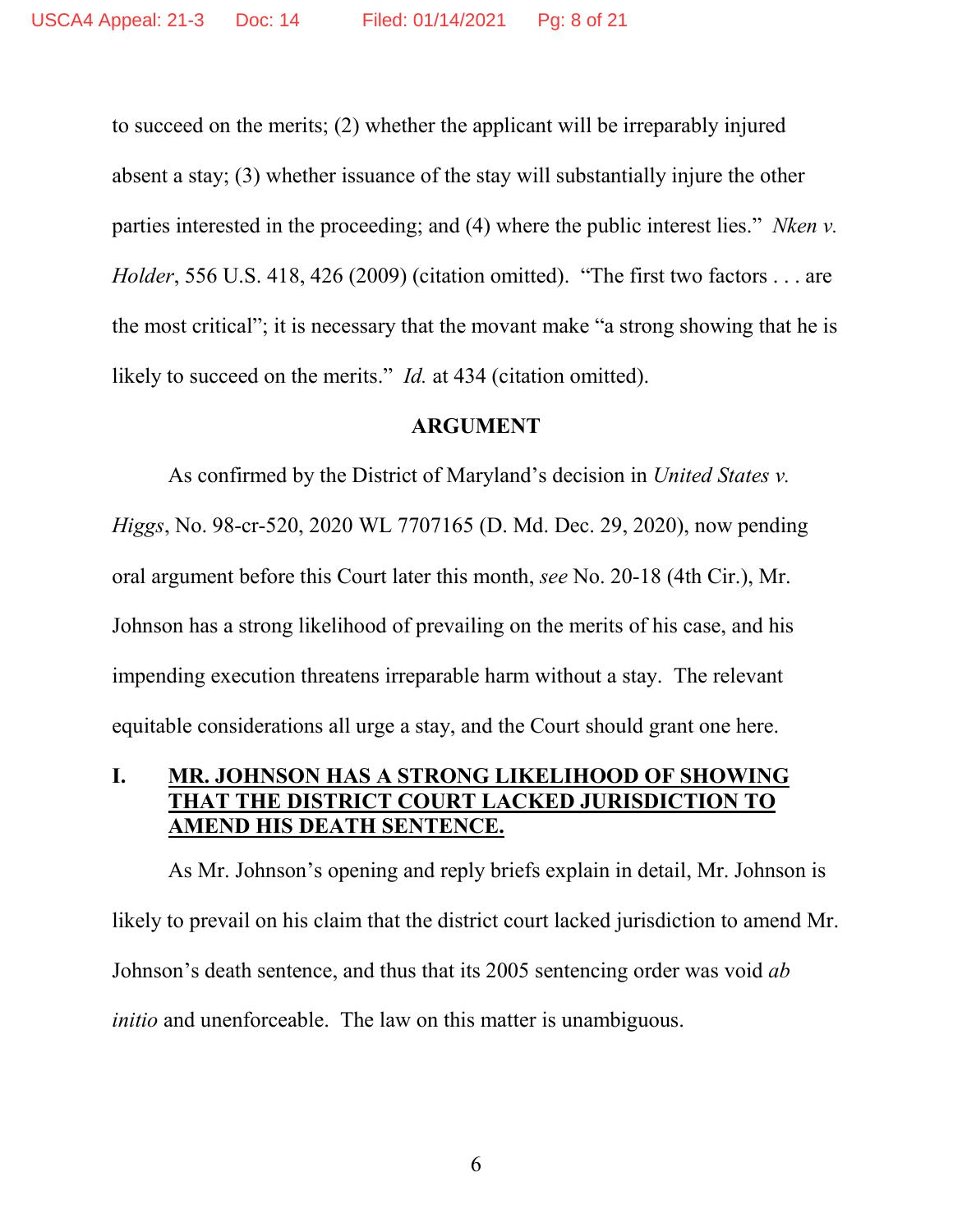A district court cannot modify a criminal sentence except under limited circumstances, none of which is present here. *Dillon v. United States*, 560 U.S. 817, 824 (2010) (holding that a "'judgment of conviction that includes [a sentence of imprisonment] constitutes a final judgment' and may not be modified by a district court except in limited circumstances" (alteration in original)) (quoting 18 U.S.C. § 3582(b)); *United States v. Chambers*, 956 F.3d 667, 671 (4th Cir. 2020) ("Generally, sentences may not be modified once imposed."). This point is so obvious that even at the time this Court decided the controlling case on this issue, the government conceded it. *See United States v. Jones*. 238 F.3d 271, 272 (4th Cir. 2001) ("The Government concedes, and we agree, that the district court lacked authority to amend Jones' judgment. Although there are circumstances under which a district court may modify or correct a criminal judgment order, none of them authorized the district court to take this action based solely on a subsequent change in case law.").

There are only two sources of subject-matter jurisdiction that would have allowed the district court to grant the government's 2005 request: Rule 35 and 18 U.S.C. § 3582. *United States v. Griffin*, 60 F.3d 826, 1995 WL 417628, at \*2 (4th Cir. 1995) (unpublished table decision); *accord United States v. Fraley*, 988 F.2d 4, 6 (4th Cir. 1993). Neither provision applied here. The government has never argued otherwise. Nor did the district court—then or now—claim it did. In fact,

7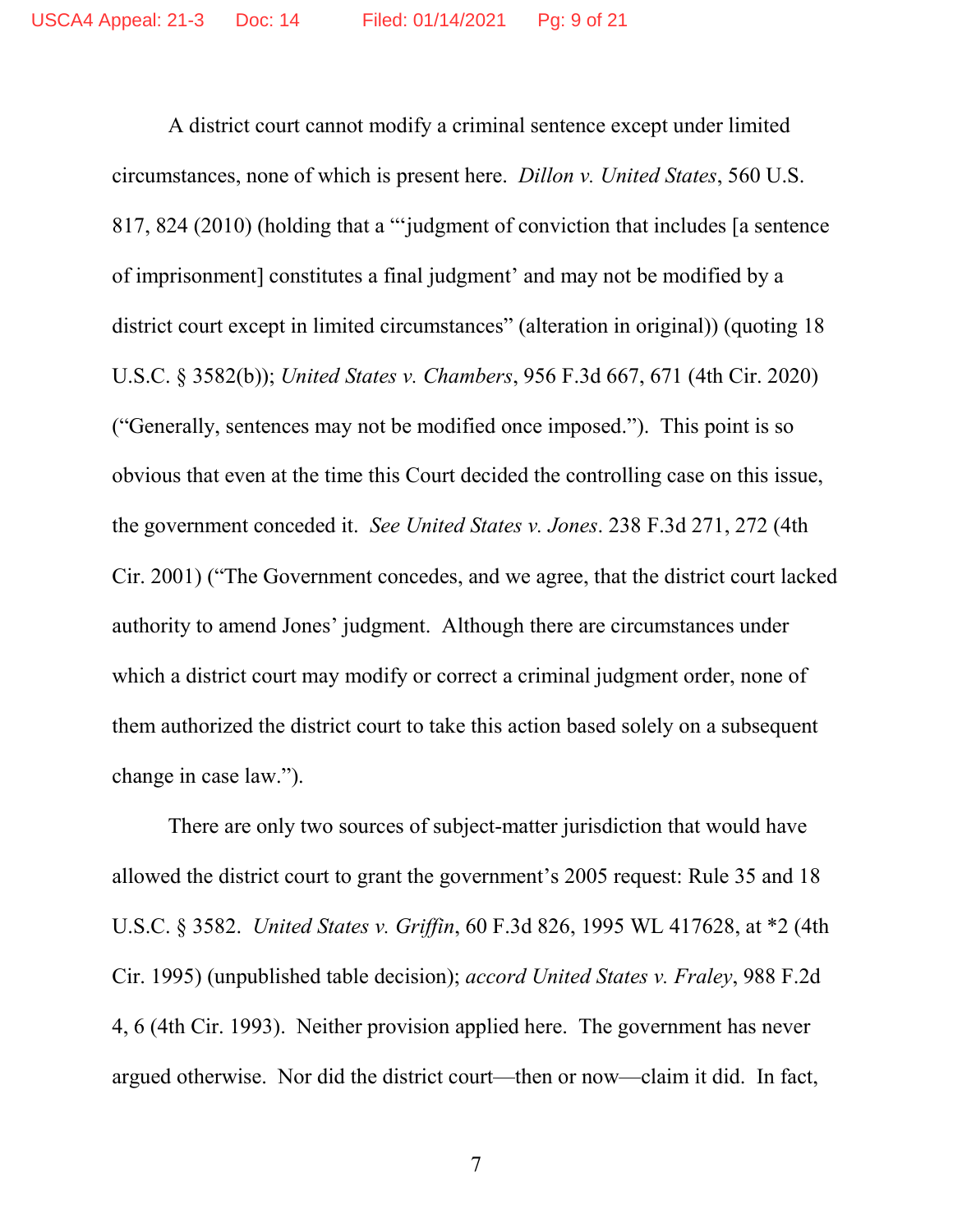the district court has never identified—then or now—its jurisdiction to grant the request. Thus, the 2005 orders modifying the terms of Mr. Johnson's death sentence are, and were, void.

The district court held that its 2005 order did not run afoul of the prohibition on amending criminal sentences because it only modified the means by which the sentence is to be implemented. J.A.135. But that reasoning is plainly foreclosed by *Jones*, where this Court held that a district court lacked authority to amend the defendant's judgment to require immediate payment of a \$10,000 fine imposed four years earlier, even though the amendment sought to bring the sentence into compliance with subsequent case law. 238 F.3d at 272–73. Notably, the amendment did not change the sentence that was imposed; the amount of the fine stayed the same. *See id.* Rather, it changed the *implementation* of the sentence. The terms of the original judgment stated that the fine would be paid in installments, while the amendment required that that the fine "shall be due and payable immediately." *Id*. If a district cannot modify the means by which the government collects money on a fine, it follows *a fortiori* that it cannot modify the means by which the government carries out a death sentence. *See also United States v. Lightner*, 266 F. App'x 240, 242 (4th Cir. 2008) (holding that district court's subsequent order "intended to clarify the language of the sentencing court and to enforce the sentencing court's original intent … constituted an unauthorized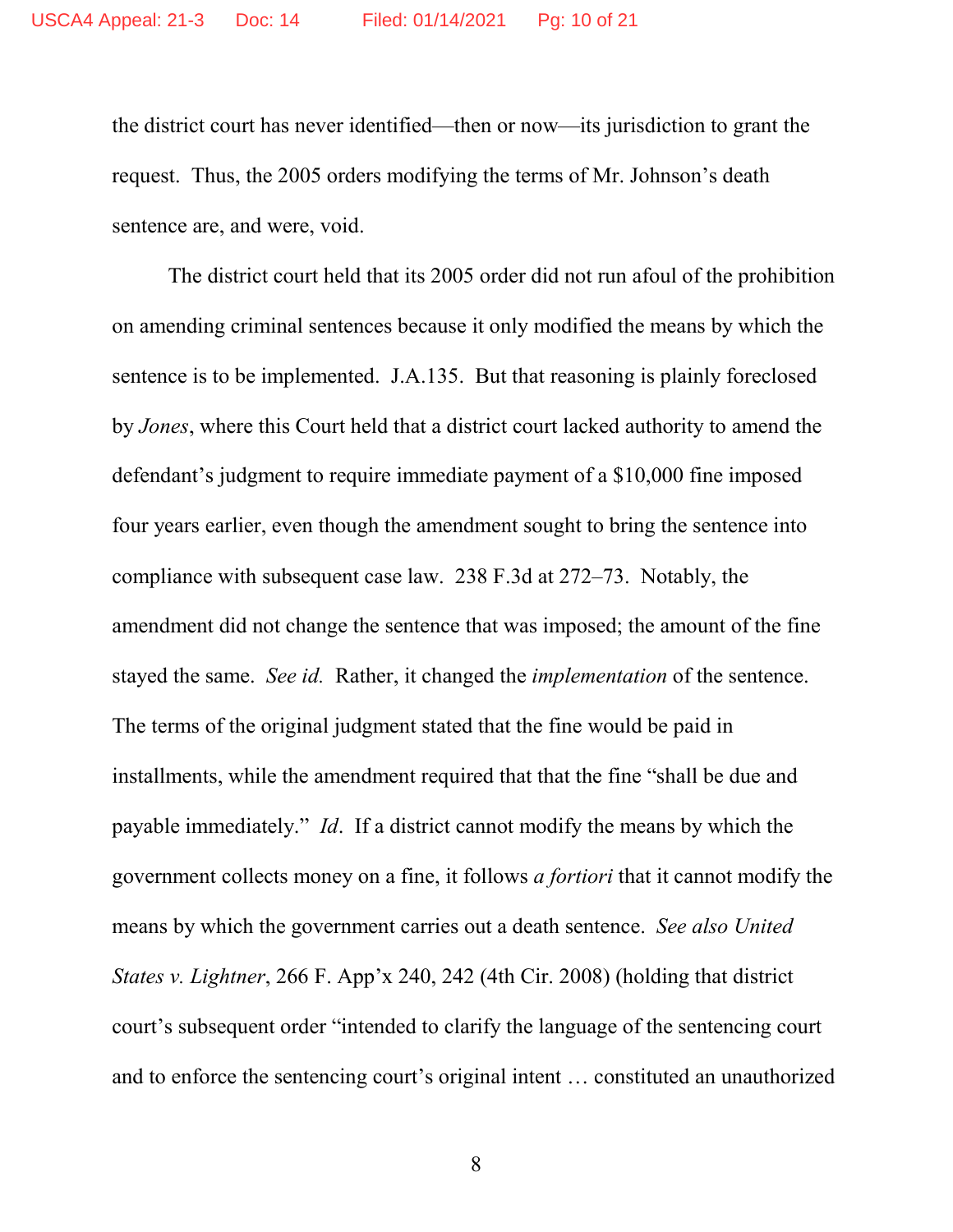amendment to the judgment … 'through the back door,'" and invalidating amendment).

Similarly, the district court's suggestion—that the 1996 sentencing entered upon remand is severable from the 1993 judgment—is incorrect. The 1996 order ordinarily would have issued at the 1993 sentencing hearing and merged with the judgment at that time to constitute the final judgment and order, but for the district court's legal ruling that the Attorney General's execution regulations were *ultra vires*. The fact that the sentencing order was entered at the direction of this Circuit, after reversing that ruling, does not make it any more severable from the judgment than if it had been entered at the time of the 1993 sentencing hearing itself. Indeed, the very reason the government took a cross-appeal was because, absent the entry of that order, the judgment was incomplete and the government could not lawfully carry out Mr. Johnson's death sentence. *See also United States Higgs*, No. 98-cr-5202020 WL 7707165, at \*4 n.2 (D. Md. Dec. 29, 2020) (rejecting argument that "the relevant portion of the written Judgment and Order, including the statutory references and procedural directives, is not in fact part of the sentence," finding it to be "wholly unpersuasive, both as a practical matter and in light of the Supreme Court and Fourth Circuit precedent described herein.") (citing *Berman v. United States*, 302 U.S. at 211, 212 (1937)).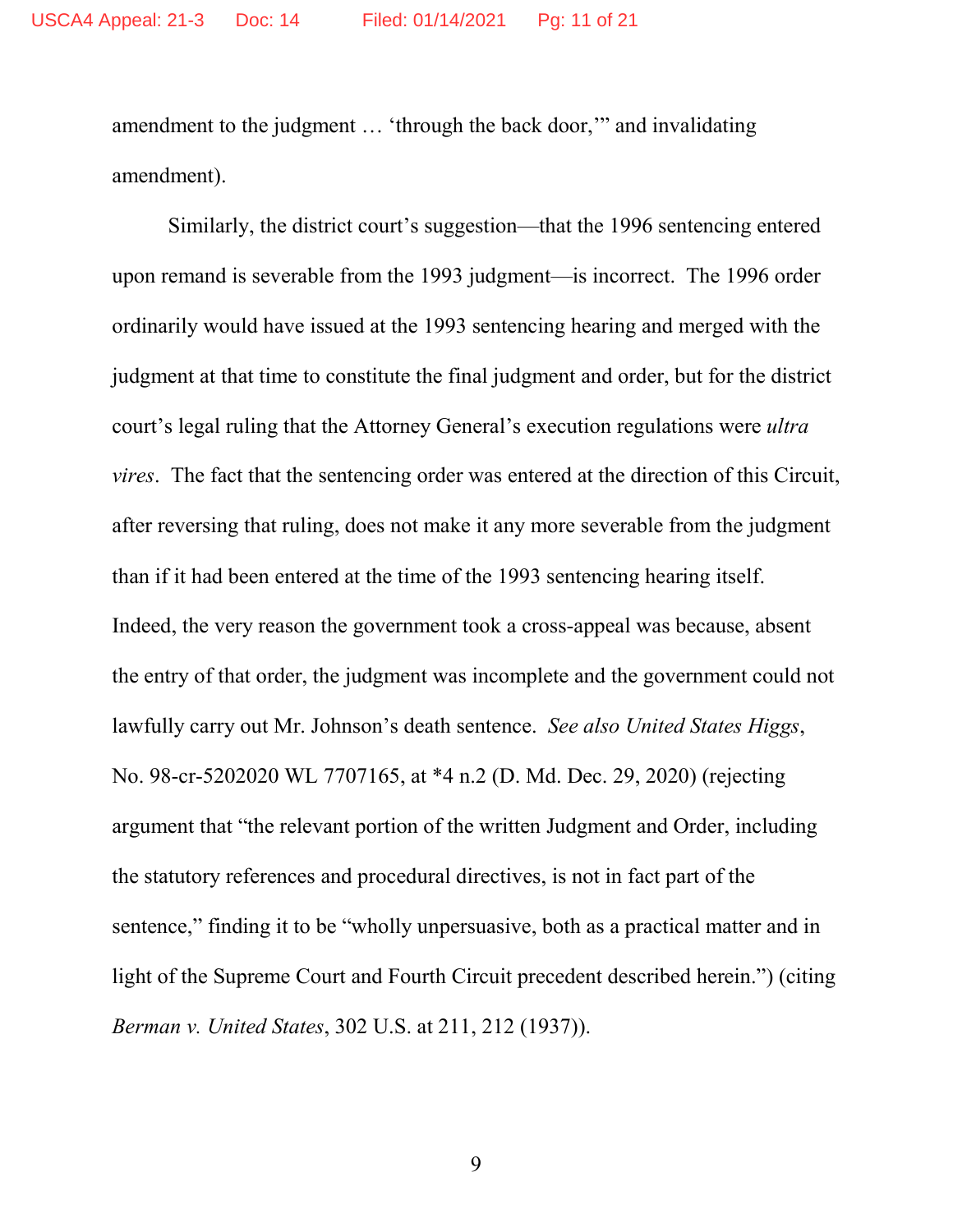The district court's conclusion that Mr. Johnson's motion was untimely is also incorrect. Challenges to a court's jurisdiction can never be forfeited, waived, or time-barred. In fact, once such a challenge is raised, a court must consider it. *United States v. Cotton*, 535 U.S. 625, 630 (2002); *Gonzalez v*. *Thaler*, 565 U.S. 134, 141 (2012). Nor does the lack of a challenge to the orders on direct appeal or under 28 U.S.C. § 2255 cure the *jurisdictional defect* of those orders, which constitutes an independent reason why the orders are void. *United Student Aid Funds, Inc. v. Espinosa*, 559 U.S. 260, 271 (2010); *In re Visteon Corp*, 579 F. App'x 121, 127 (3d Cr. 2014).

As Mr. Johnson has argued, the district court lacked jurisdiction to enter the 2005 orders, and they were therefore a legal nullity. Stated differently, they were void *ab initio* and unenforceable. *See Hooker v. Boles*, 346 F.2d 285, 286 (4th Cir. 1965) ("[N]o authority need be cited for the proposition that, when a court lacks jurisdiction, any judgment rendered by it is void and unenforceable."); *Fed. Sav. & Loan Ins. Corp. v. PSL Realty Co*., 630 F.2d 515, 521 (7th Cir. 1980) (finding it "settled" that where "court lacks jurisdiction to adjudicate the principal matter, its orders purporting to grant the [requested relief] are likewise beyond its jurisdiction and as such are void ab initio"); *Vera v. Banco Bilbao Vizcaya Argentaria, S.A*., 946 F.3d 120, 145–46 (2d Cir. 2019) (holding that because district court lacked subject-matter jurisdiction, the "orders that it issued in the enforcement proceeding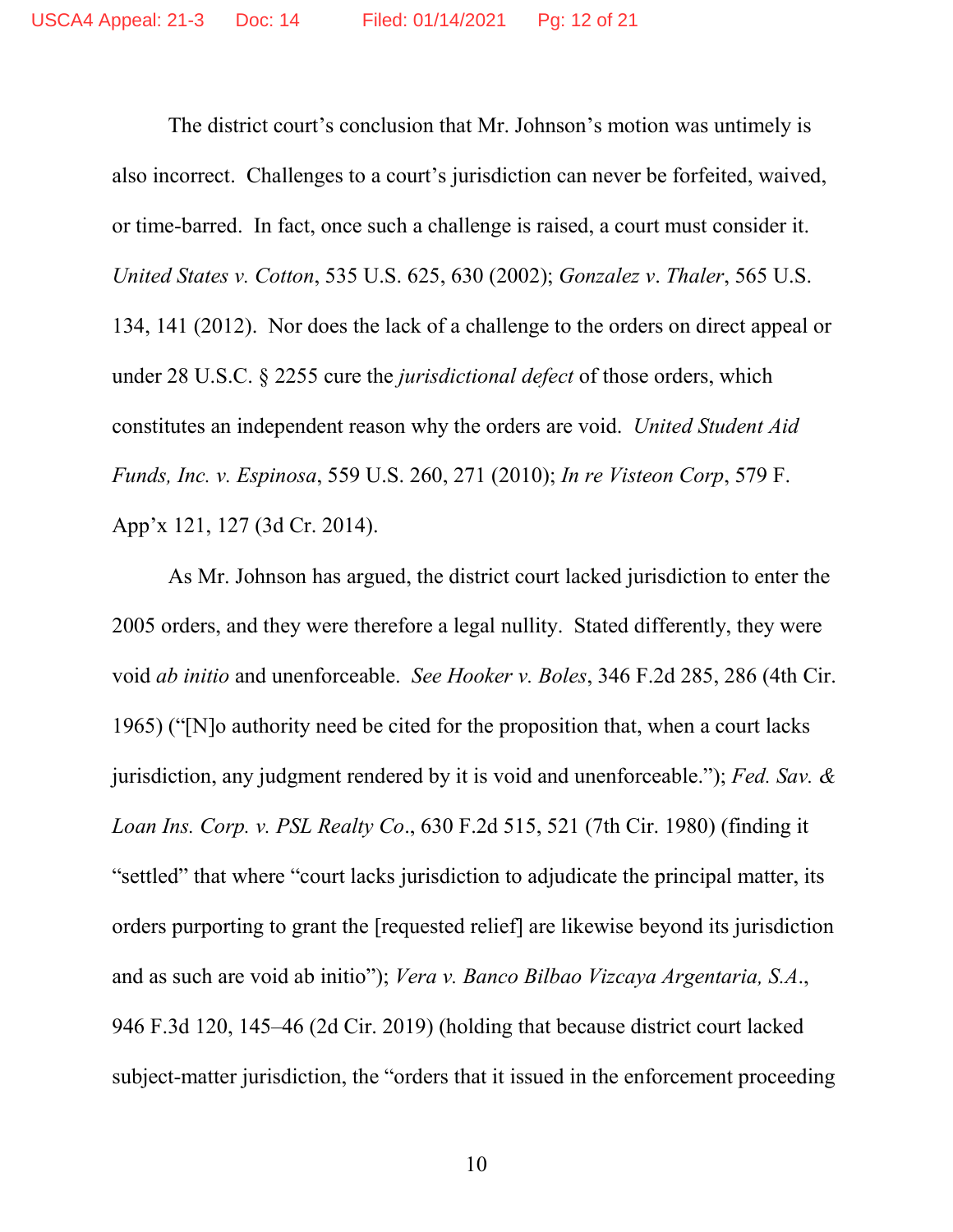were void ab initio"); *see also* 20 Am. Jur. 2d Courts § 63 (Nov. 2020 Update) ("[W]hen a court decides a matter without jurisdiction, the whole proceeding is as if it had never happened.").

The authorities cited by the government are irrelevant to that simple proposition. *Kontrick v. Ryan*, 540 U.S. 443, 454 (2004), and *Henderson ex rel. Henderson v. Shinseki*, 562 U.S. 428, 435 (2011) do not address the clear law of this Circuit: a criminal sentence may not be amended, unless the criteria set forth under Rule 35 or § 3582 are met. That is the jurisdictional limit that this Court has set on the district courts' power to modify a criminal sentence. The government's suggestion that these provisions should be treated as "mandatory claim-processing rules" rather than "jurisdictional rules" finds no support in *Kontrick* or *Henderson*, or in this Circuit's well-established law prohibiting amendments to criminal sentences.

The government's citation to *United States v. May*, 855 F.3d 271 (4th Cir. 2017), is also unavailing. That case addresses whether a prisoner may seek reconsideration of a district court's *sua sponte* order denying a sentence reduction pursuant to  $\S 3582(c)(2)$ . This Court ruled that "the implied prohibition on § 3582(c)(2)-based motions for reconsideration, as recognized in [*United States v.*] *Goodwyn*, [596 F.3d 233 (4th Cir. 2010)], is non-jurisdictional." *May*, 855 F.3d at 275. That case has no bearing here. Moreover, the government's implication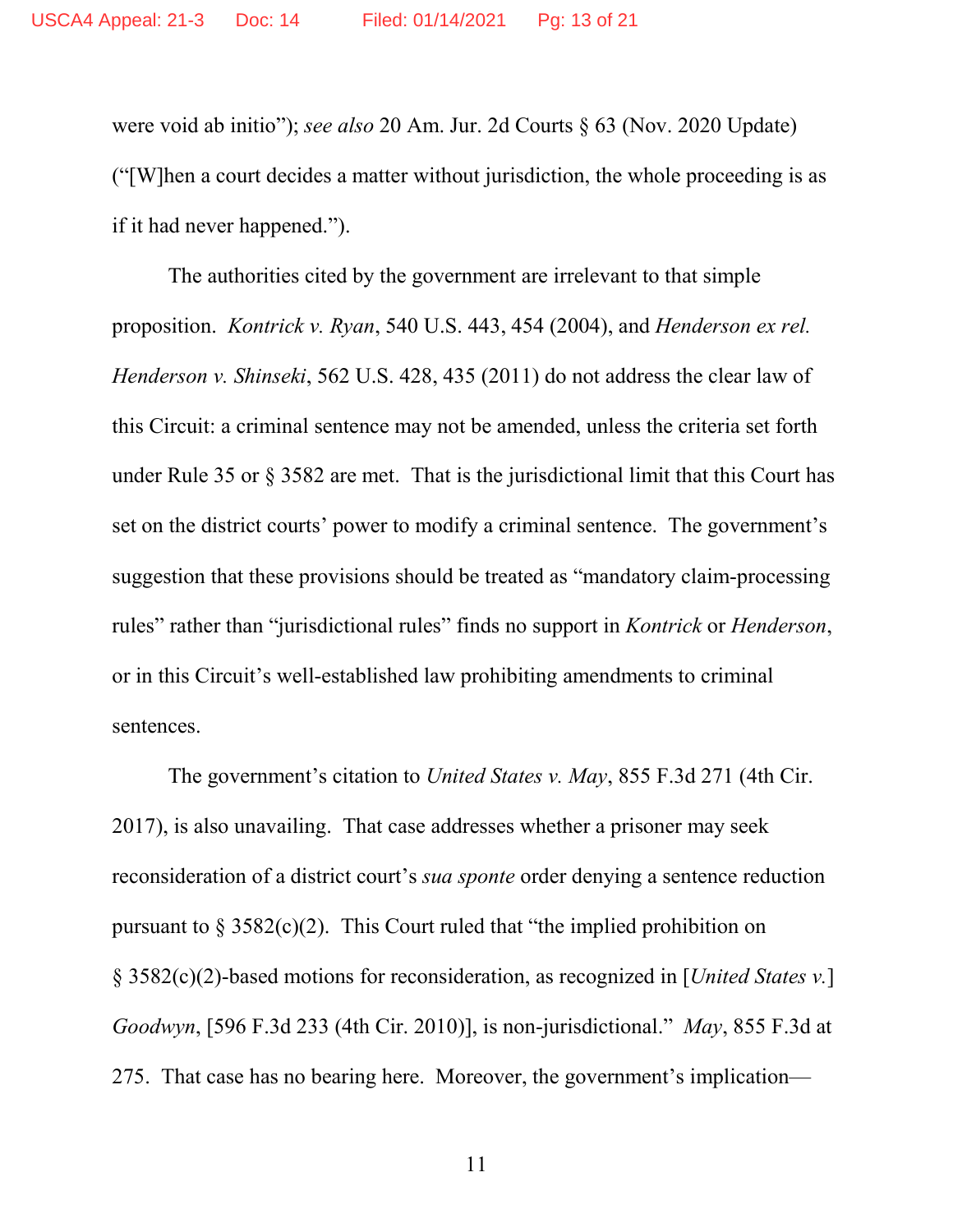that its 2005 request might have been cognizable under § 3582—is absurd: that provision governs requests for *reductions* in sentence. That was clearly not the relief requested by the government in 2005.

The government's reliance on *Travelers Indemnity Co. v. Bailey*, 557 U.S. 137 (2009), and *Chicot County Drainage District v. Baxter State Bank*, 308 U.S. 371 (1940), is also misplaced. These cases concerned the applicability of principles of res judicata to prevent collateral attacks on a civil bankruptcy judgment. They have no bearing on the jurisdictional limits of a court's authority to modify a criminal sentence.

Finally, the government's citation to *Insurance Corp. of Ireland v. Compagnie des Bauxites de Guinee*, 456 U.S. 694, 703-04 (1982), is misleading. That case addresses an entirely distinct question: whether a party may expressly or impliedly consent to personal jurisdiction. It does not stand for the proposition that *subject-matter jurisdiction* can be waived.

The District Court's 2005 order was a groundless attempt to modify Mr. Johnson's original sentence, sought and issued purely for the government's convenience. Mr. Johnson has a strong chance of success on the merits of this appeal.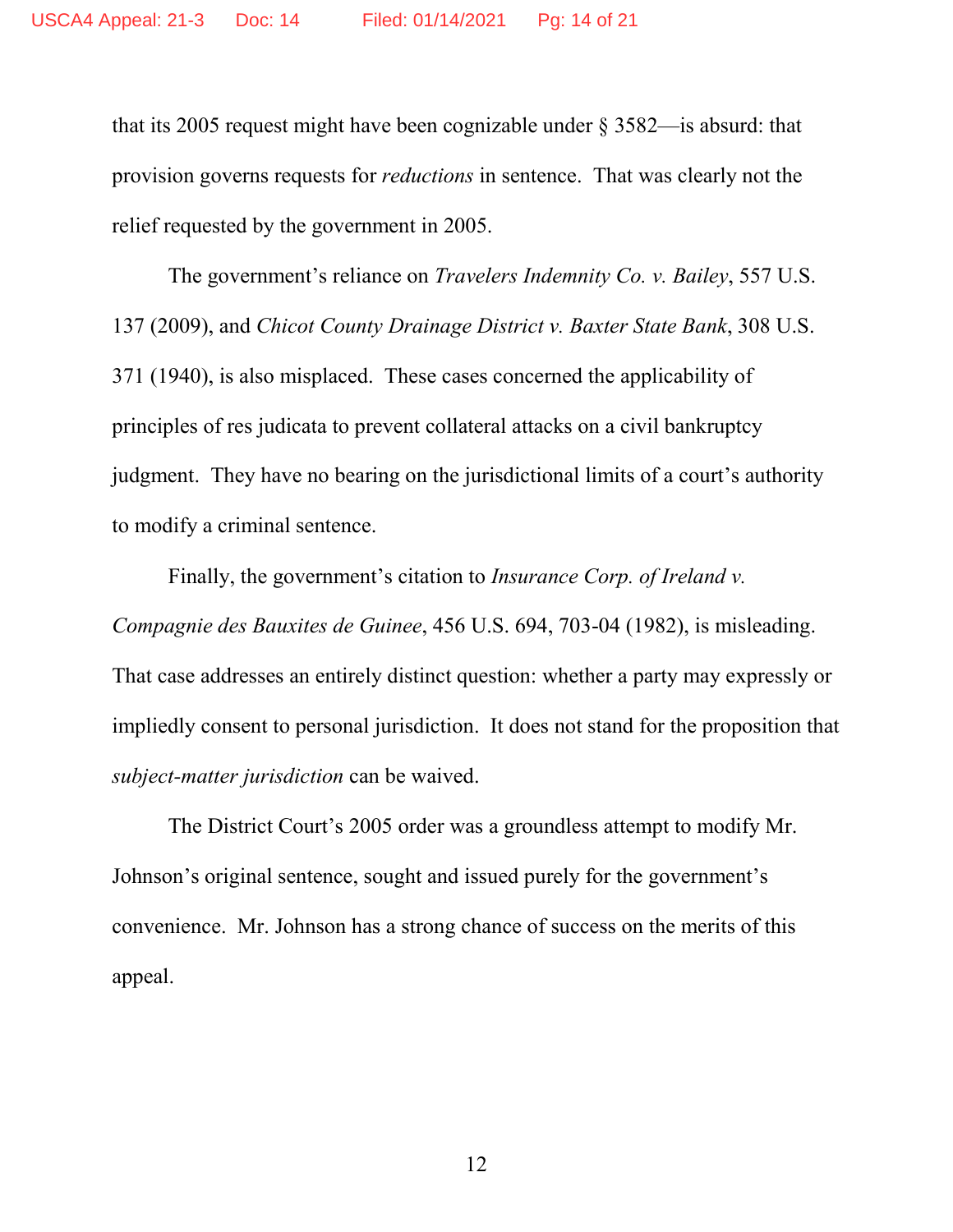# **II. MR. JOHNSON'S IMMINENT EXECUTION RISKS MANIFEST AND IRREPARABLE HARM.**

Mr. Johnson will suffer irreparable harm absent a stay because in the absence of immediate relief, no court could reverse the harm caused by proceeding. *See Mountain Valley Pipeline, LLC v. 6.56 Acres of Land, Owned by Sandra Townes Powell*, 915 F.3d 197, 218 (4th Cir. 2019) ("[I]rreparable harm is often suffered when . . . the district court cannot remedy the injury following a final determination on the merits." (alterations in original) (quoting *Prairie Band of Potawatomi Indians v. Pierce*, 253 F.3d 1234, 1250 (10th Cir. 2001)).

"In cases involving the death penalty when an execution date has been set, as here, it is a certainty that irreparable harm will result if the court of appeals' decision is not stayed." *Beaver v. Netherland*, 101 F.3d 977, 979 (4th Cir. 1996). Mr. Johnson's execution, scheduled to occur later today, therefore presents an undeniable risk of irreparable harm. *See, e.g.*, *Mountain Valley Pipeline, LLC v. 6.56 Acres of Land, Owned by Sandra Townes Powell*, 915 F.3d 197, 218 (4th Cir. 2019) ("[I]rreparable harm is often suffered when . . . the district court cannot remedy the injury following a final determination on the merits." (alterations in original) (quoting *Prairie Band of Potawatomi Indians v. Pierce*, 253 F.3d 1234, 1250 (10th Cir. 2001))); *Oken v. Sizer*, 321 F. Supp. 2d 658, 666 (D. Md. 2004) ("[T]he irreparable harm to one seeking a stay of execution is ordinarily obvious."); *Battaglia v. Stephens*, 824 F.3d 470, 475 (5th Cir. 2016) (per curiam)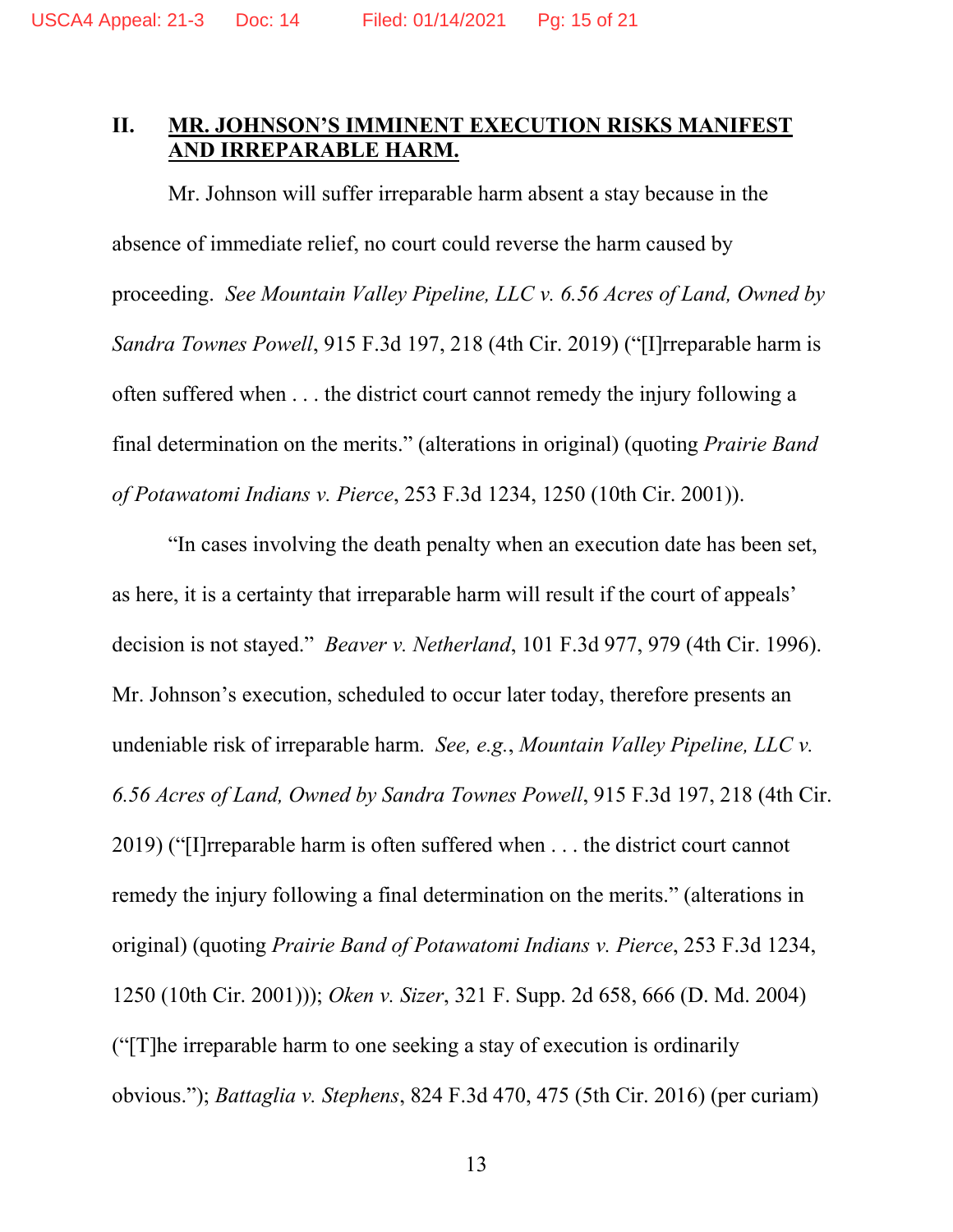("[I]n a capital case, the possibility of irreparable injury weighs heavily in the movant's favor . . . ." (citation omitted)).

## **III. THE GOVERNMENT WILL NOT SUFFER ANY UNFAIR PREJUDICE IF THE COURT ENTERS A STAY.**

Here, Mr. Johnson requests a stay only long enough to have his claim adjudicated by this Court. The briefing is complete and oral argument has been waived. The relevant legal issues are neither novel nor complicated; they are controlled by well-established and straightforward case law concerning (1) the prohibition on amending criminal sentences and (2) the principle that an order entered by a court without subject-matter jurisdiction is void *ab intio* and unenforceable, regardless of whether a party brings a "timely" challenge.

Although the government normally has a "strong interest" in "proceeding with its judgment," *Nelson v. Campbell*, 541 U.S. 637, 649-50 (2004) (citation omitted), no such interest exists here, where the government itself has caused a decade-long delay in bringing Mr. Johnson's case to this point. The government initially set an execution date for Mr. Johnson in 2006 but was unable to carry the execution out at that time because of flaws in its execution protocol. Tasked by the courts with the job of replacing its flawed protocol, the government passed the next eight years, from 2011 to 2019, without any execution protocol at all. Mem. Op. at 14, *In re Fed. Bureau of Prisons' Execution Protocol Cases*, No. 19-mc-145 (D.D.C. Nov. 20, 2019), ECF No. 50. Given that briefing is complete and oral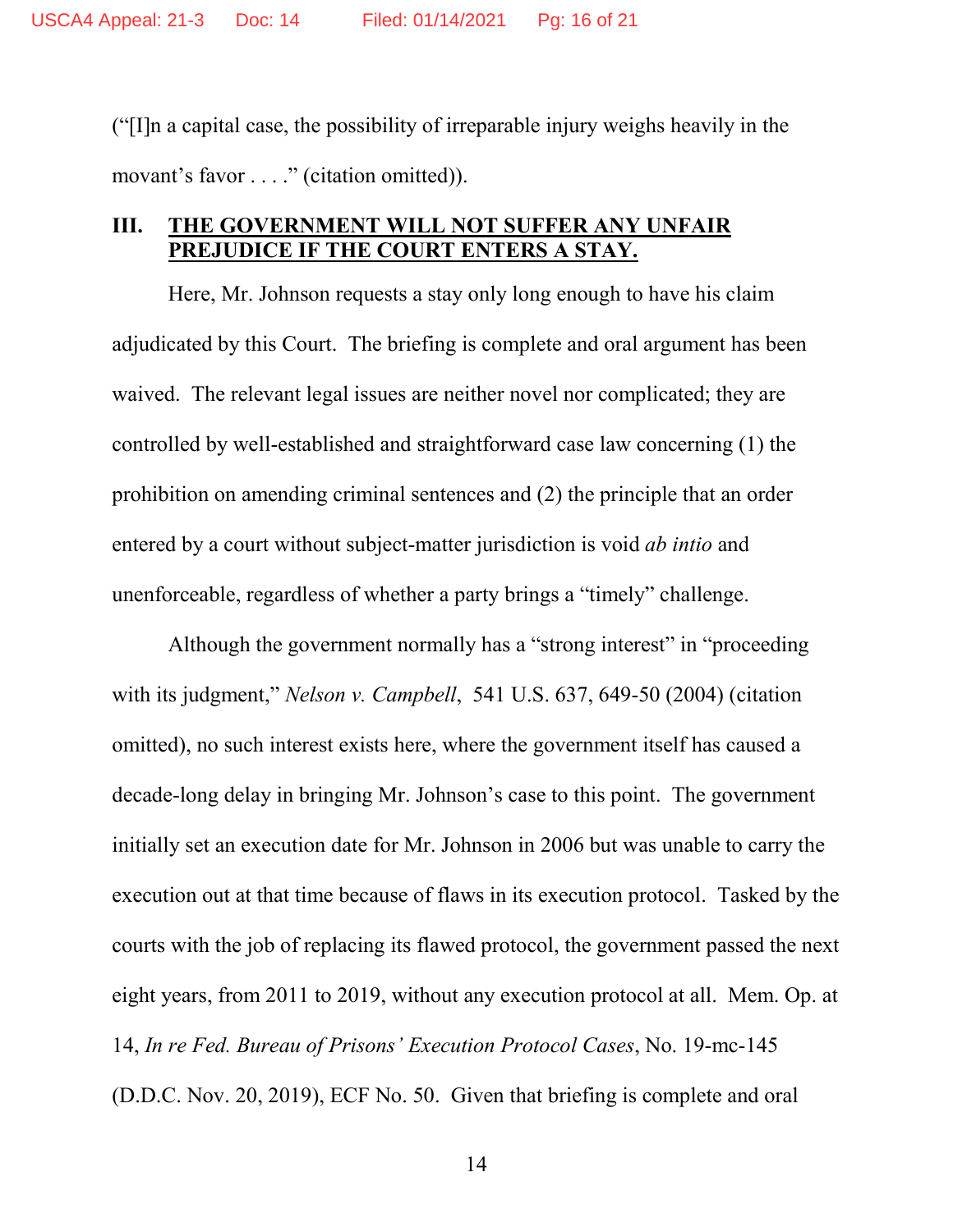argument has been waived, the government can scarcely argue now that a short delay to allow this Court to resolve Mr. Johnson's claim would infringe its interests.

# **IV. THE PUBLIC INTEREST FAVORS A STAY.**

Resolution of this matter on the merits serves a clear public interest: the prevention of an execution carried out pursuant to a null and void sentencing order. Permitting Mr. Johnson's execution under an order issued on no more than the whim of the government would undermine the public's trust in the justice system. Any short delay caused by the relief Mr. Johnson seeks is heavily outweighed by the proper observation of the fundamental powers of the judiciary.

A stay would also serve the Court's own interests. The district court in this matter denied Mr. Johnson the same relief that the District of Maryland granted the defendant in *Higgs* on a similar body of facts. This case therefore presents an opportunity for the Court to clarify the law, and possibly to resolve an internal conflict between courts in this Circuit. The government's position, that *Higgs* alone should proceed, does violence both to the continuity of law in this Circuit and the individual rights of Mr. Johnson.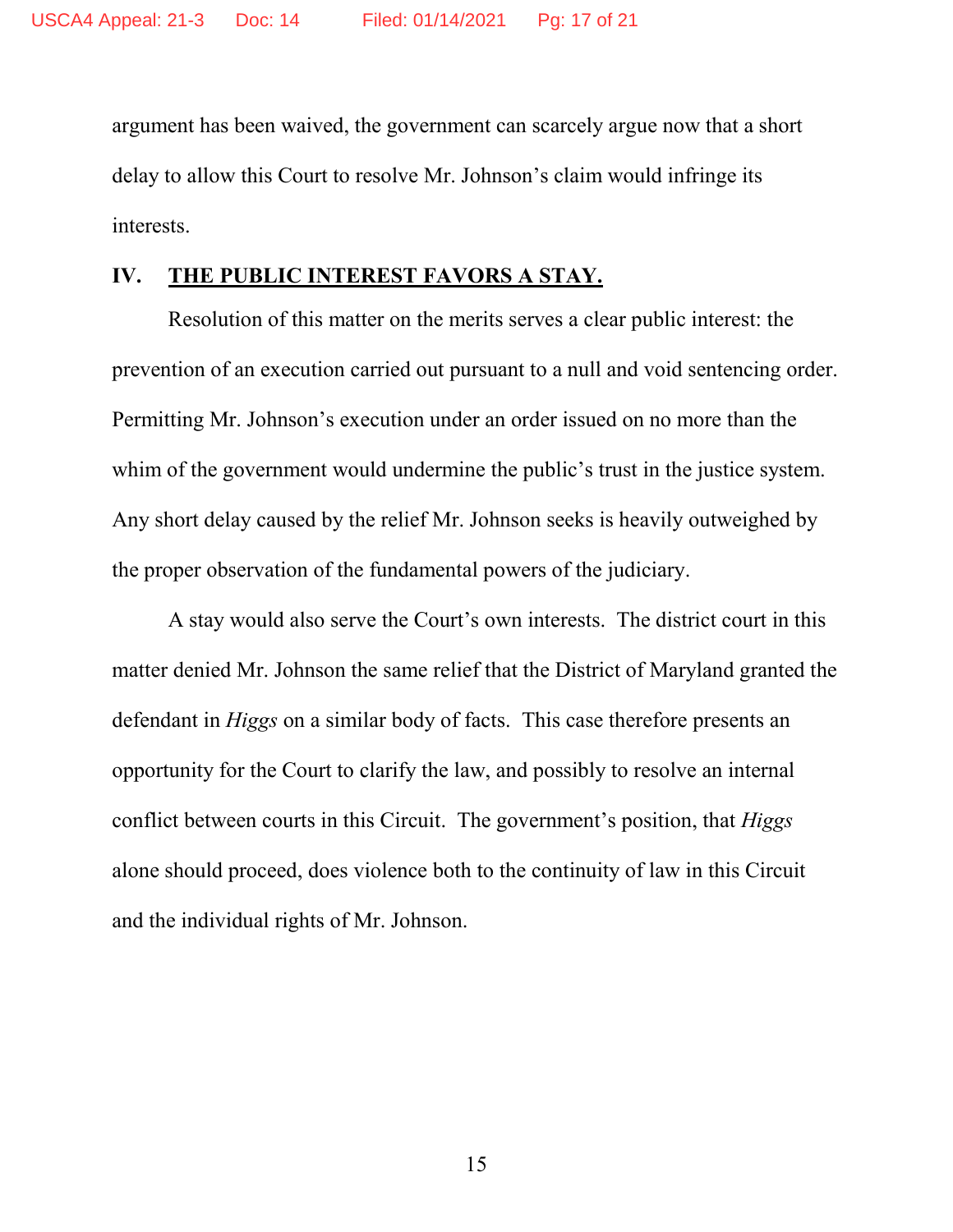# **V. ANY DELAY IN BRINGING THIS MOTION WAS NEITHER UNDUE NOR RELEVANT TO THE COURT'S DISPOSITION OF THE QUESTION ON APPEAL.**

As Mr. Johnson recognized in his motion before the district court and briefing before this Court, any delay in bringing this claim is due not to Mr. Johnson's own lack of diligence but to the recent decision of the U.S. District Court for the District of Maryland in *Higgs*, which alerted counsel to this argument as it applied to Mr. Johnson's similar position. To the extent this created a delay, it was neither intentional nor undue, particularly compared to the years-long period that the government has waited to establish an execution protocol.

And regardless of whether any such delay was undue, it is in any event irrelevant. A court order that is void for lack of jurisdiction is void *ab initio*, regardless of when it is challenged. *See Hill v. Clarke*, Case No. 16CV00514, 2017 WL 4770967, at \*4 (W.D. Va. Oct. 19, 2017) ("Void orders can be challenged at any time.").

#### **CONCLUSION**

Mr. Johnson respectfully requests that the Court stay his execution to permit it time to consider the question presented in this appeal.

Dated: January 14, 2021 Respectfully submitted,

/s/ David E. Carney David E. Carney Donald P. Salzman Jonathan Marcus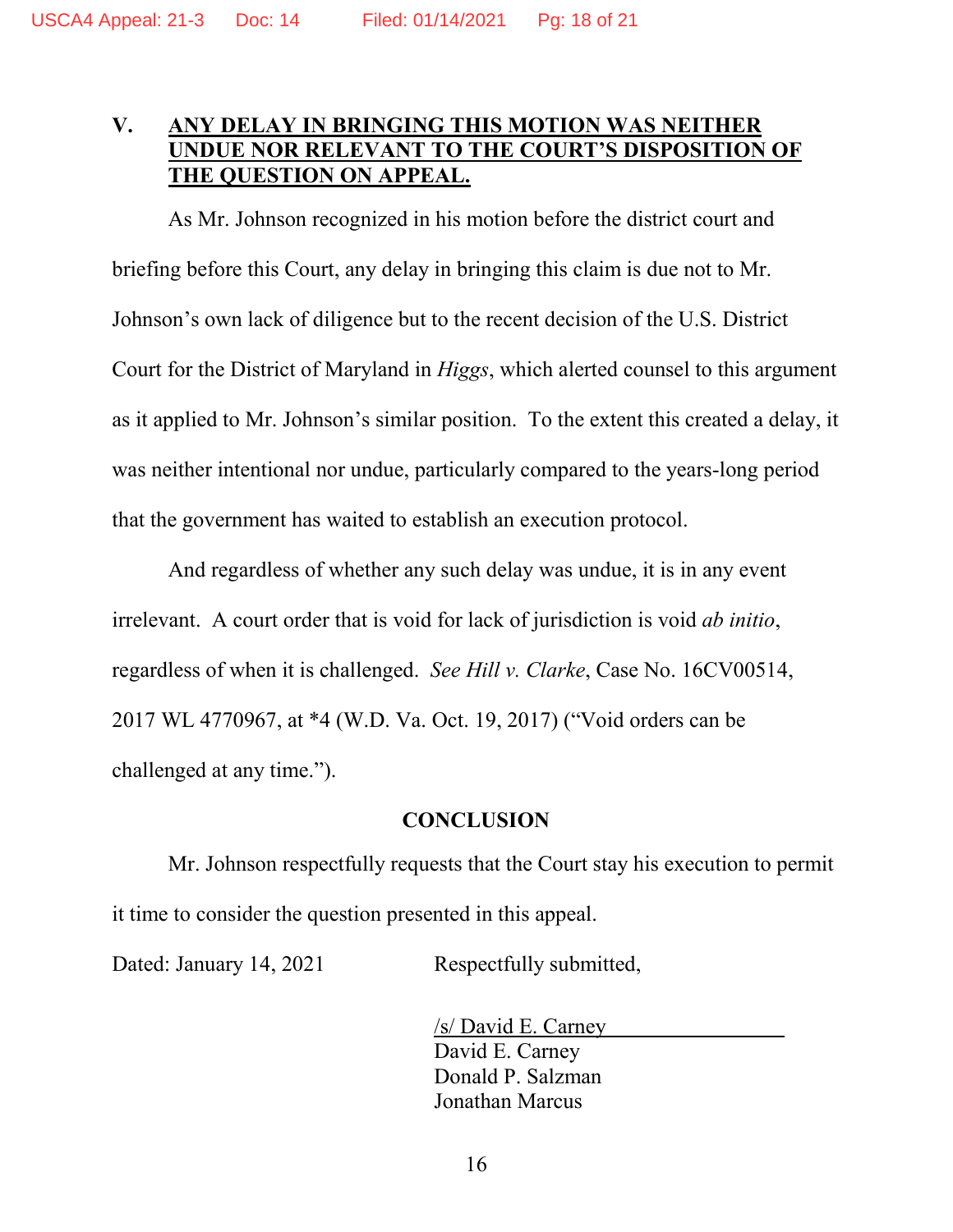Skadden, Arps, Slate, Meagher & Flom, LLP 1440 New York Avenue, NW Washington, DC 20005 (202) 371-7983 david.carney@skadden.com

*Counsel for Corey Johnson*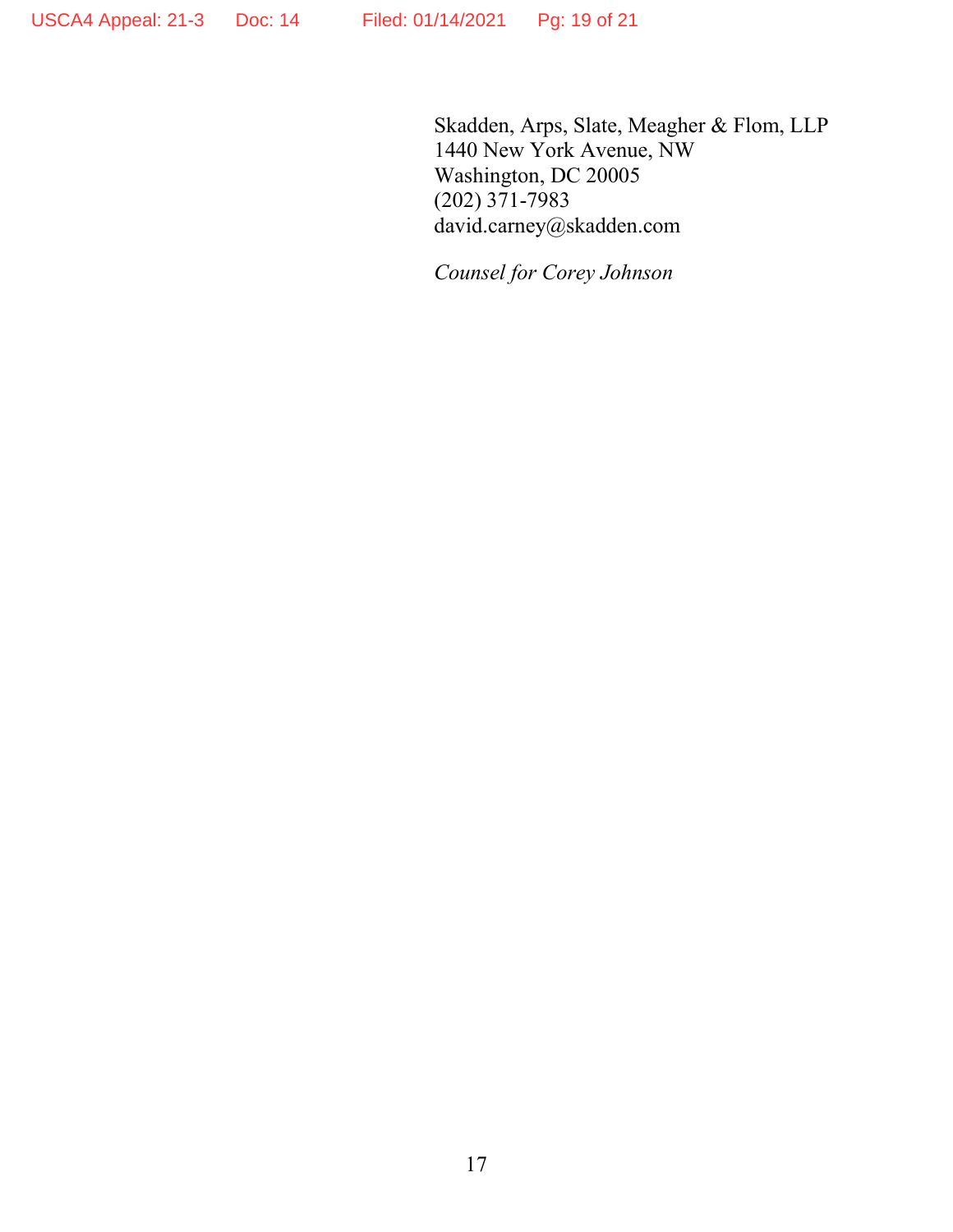# **CERTIFICATE OF COMPLIANCE**

1. This motion contains 3,824 words, excluding the parts of the brief exempted from the word count by Fed. R. App. P. Rule 27(d)(2) and Rule 32(f).

2. This motion complies with the font, spacing, and type size requirements set

forth in Fed. R. App. P. Rule 32(a)(5).

/s/ David E. Carney